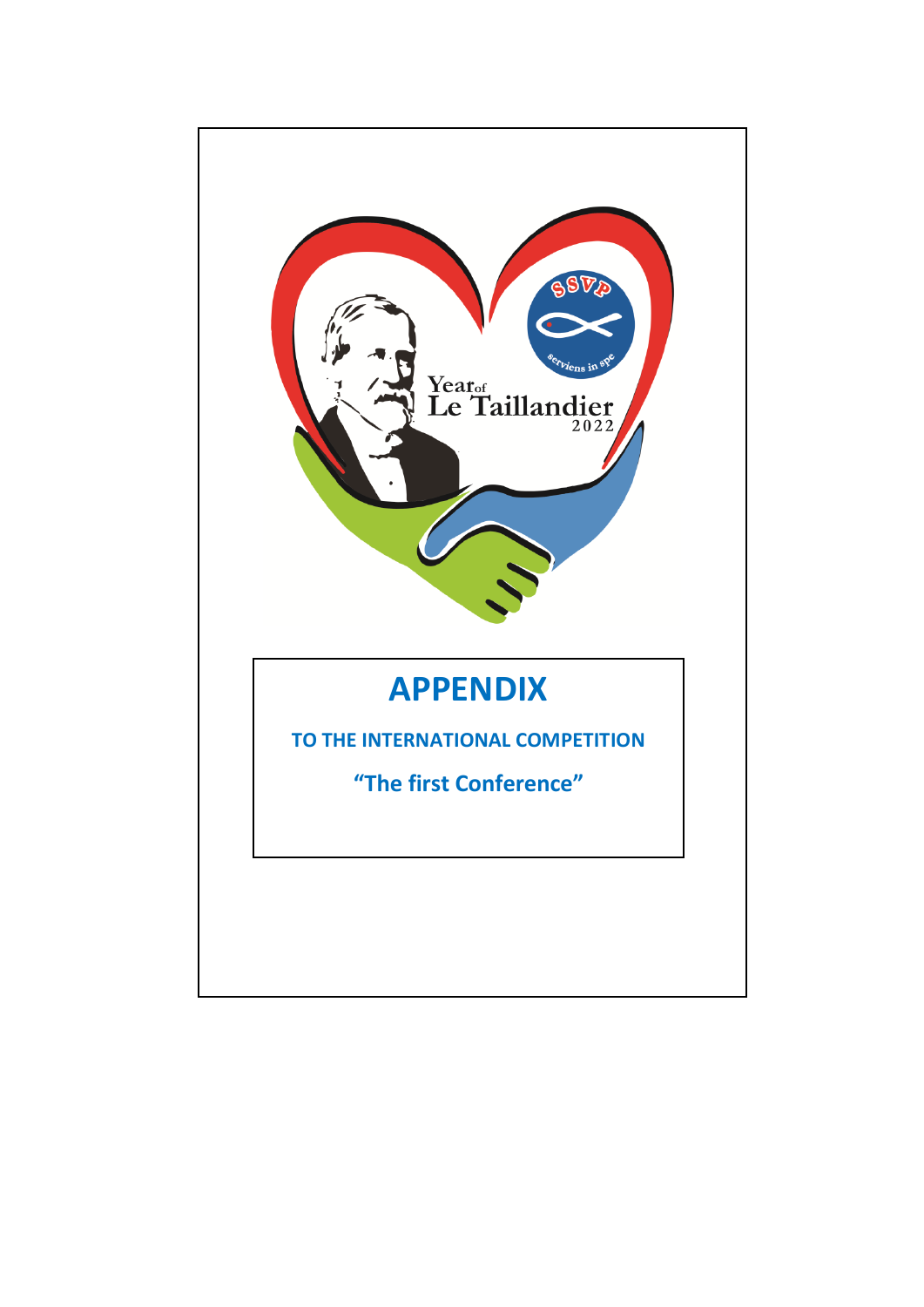(Cover - Title)

# **Pierre-Auguste Le Taillandier**

Appendix to the International Competition "The first Conference" Year of Pierre-Auguste Le Taillandier t ונּ<br>^

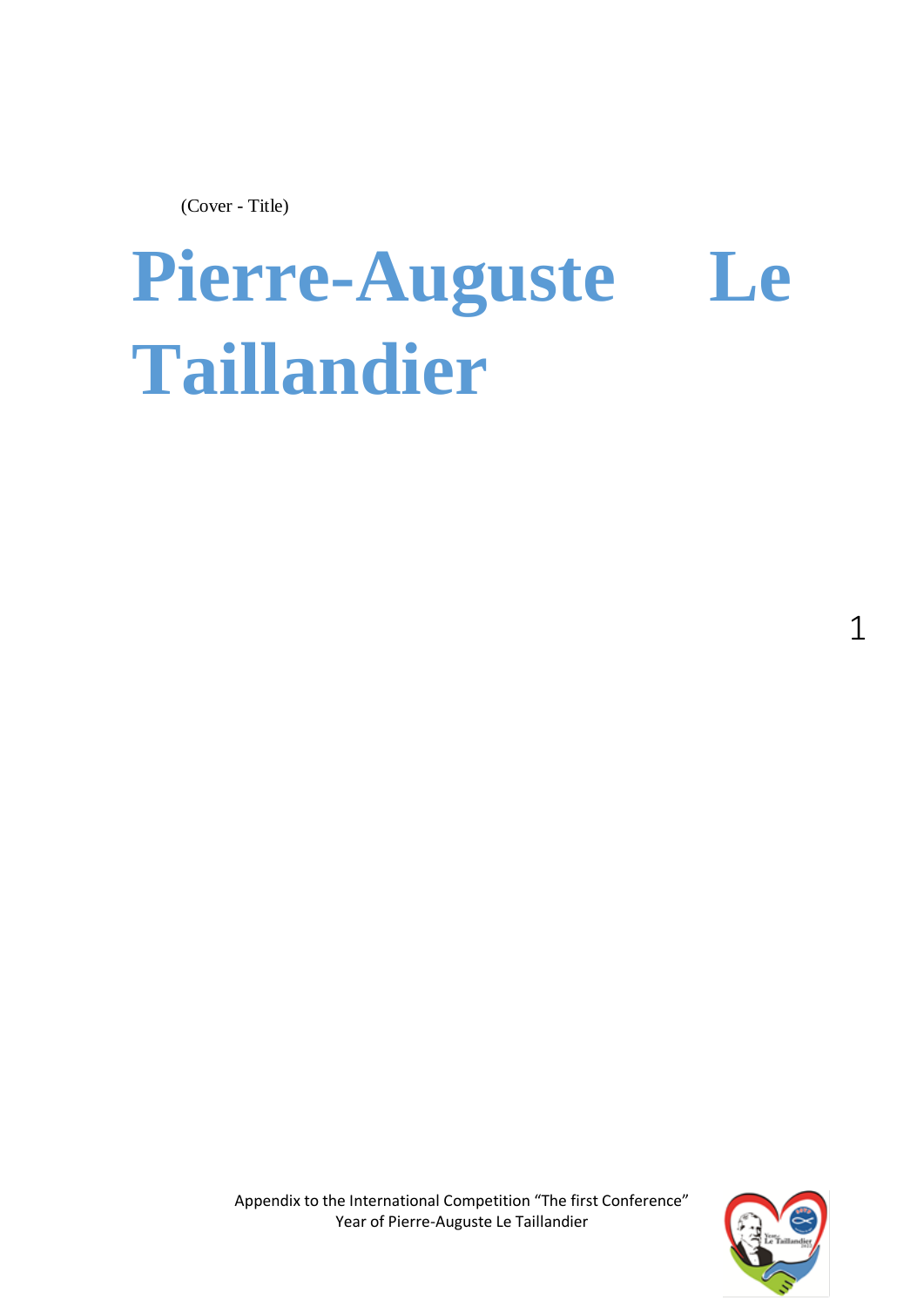**1.- Author's Curriculum Vitae**



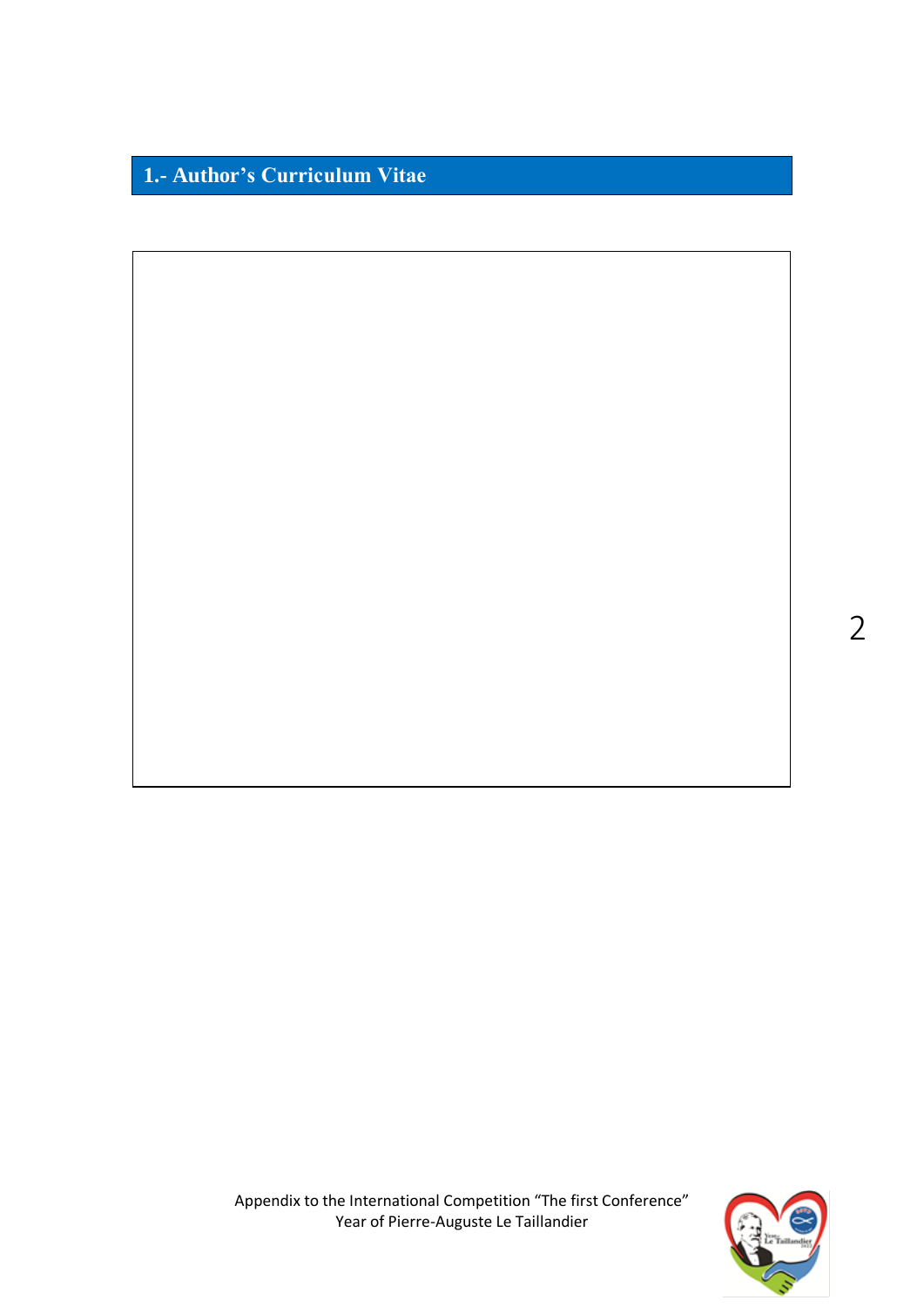# **2.- Application Form**

#### **2.1.- Personal details:**

Name:

Surname:

Education / Working Experience:

Current activity/years of service in your Conference:

#### **2.2.- Contact details:**

Full Address:

 $N^{\circ}$ 

Street:

Postcode

City:

Area:

Country:

E-mail address:

Telephone number (international prefix included):

#### **2.3.- About your Conference:**

Name of the Conference which you belong:

Name and Surname of the President of the Conference:

Telephone no. of the President of the conference (international prefix included):

E-mail address of the President / Conference:

These personal data contained here will be treated, solely and exclusively, for the purpose for which they are required that of participation in the Literary Competition that the International General Council of the SSVP has launched for the award on the subject of " The First Conference". If you wish, you can exercise your right to access, correct, delete or challenge your data held by us, by contacting cgi.formation@ssvpglobal.org or CONFÉDÉRATION INTERNATIONALE DE LA SOCIÉTÉ DE SAINT VINCENT DE PAUL - 65, rue de la Glacière - 75013 PARIS (France)

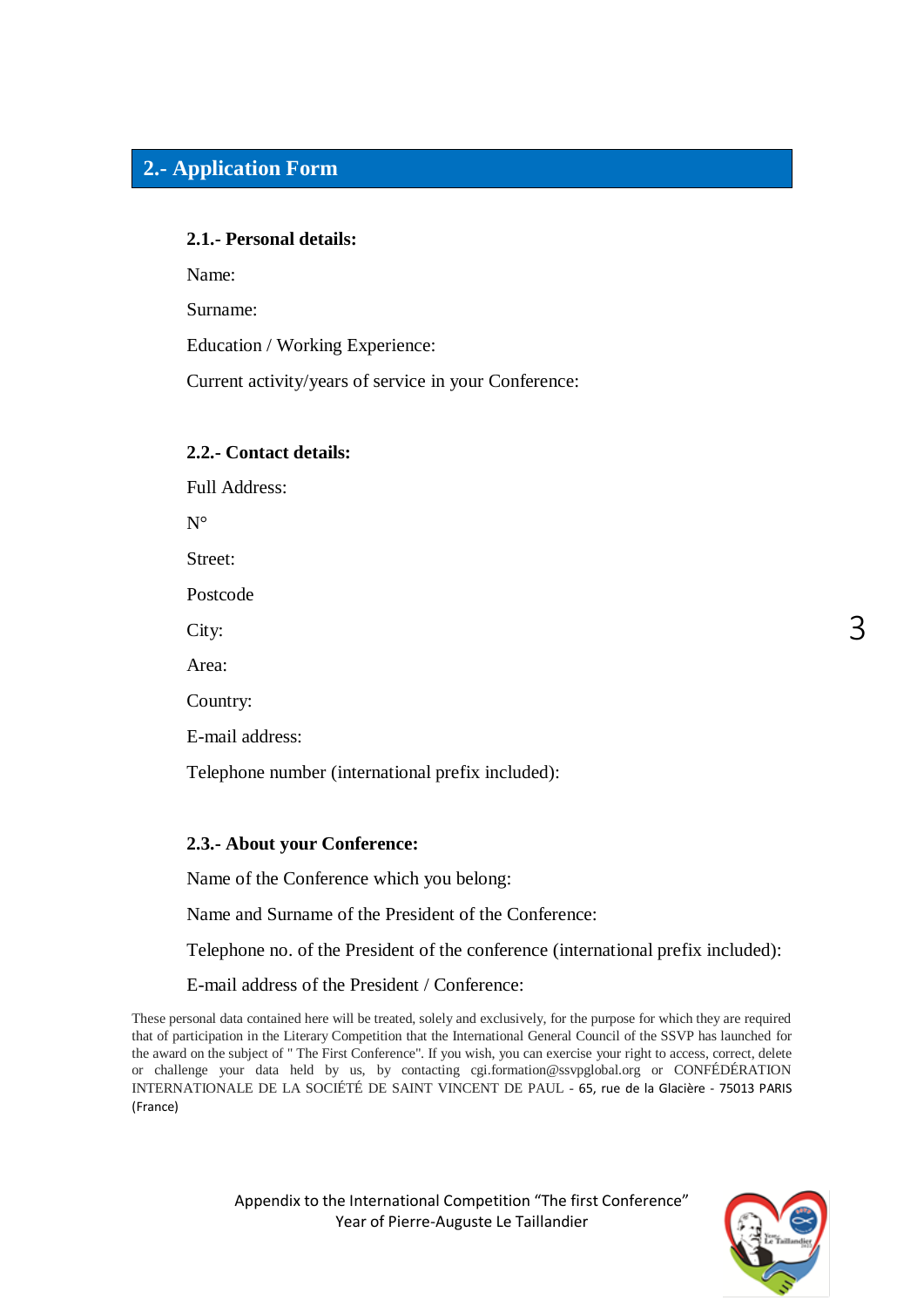# **3.- Transfer of Copyright**

I, (name and surname of the author) and with passport number or national identity card n<sup>o</sup> (-----------------------) hereby transfer copyright in (Name of the document being entered for the Competition) to the International General Council of the Society of St. Vincent de Paul (CGI-SSVP). This transfer of rights includes the rights of reproduction, distribution and publication (by any means or platform of communication) of this document which I am submitting for the Literary Competition on "The first Conference" in the Themed Year of Pierre-Auguste Le Taillandier.

This assignment of copyright is for an unlimited period, and applicable internationally to all countries in which the SSVP wishes to make use of this document. I am assigning copyright completely free of charge, not expecting any financial consideration for the reproduction, distribution and / or publication of the document (name of the document submitted to the Contest).

In the same way, I hereby certify that I am the sole author of the entire document (name of the work being presented to contest) in order to ratify my full capacity to cede to the CGI-SSVP all rights mentioned on this work. I accept personal responsibility for any claim made on this document that I submit to the competition in the matter of copyright, disclaiming any liability in this matter to the CGI-SSVP.

Signed for all legal effects and purposes in ……………………..(locality and Country)

to  $\qquad \qquad \qquad$  of  $\qquad \qquad$  (date)

Signature.

These personal data contained here will be treated, solely and exclusively, for the purpose for which they are required, that ofparticipation in the Literary Competition that the International General Council of the SSVP has launched for the award on the subject of "The First Conference". If you wish, you can exercise your right to access, correct, delete or challenge your data held by us, by contacting cgi.formation@ssvpglobal.org or CONFÉDÉRATION INTERNATIONALE DE LA SOCIÉTÉ DE SAINT VINCENT DE PAUL - 65, rue de la Glacière - 75013 PARIS (France)

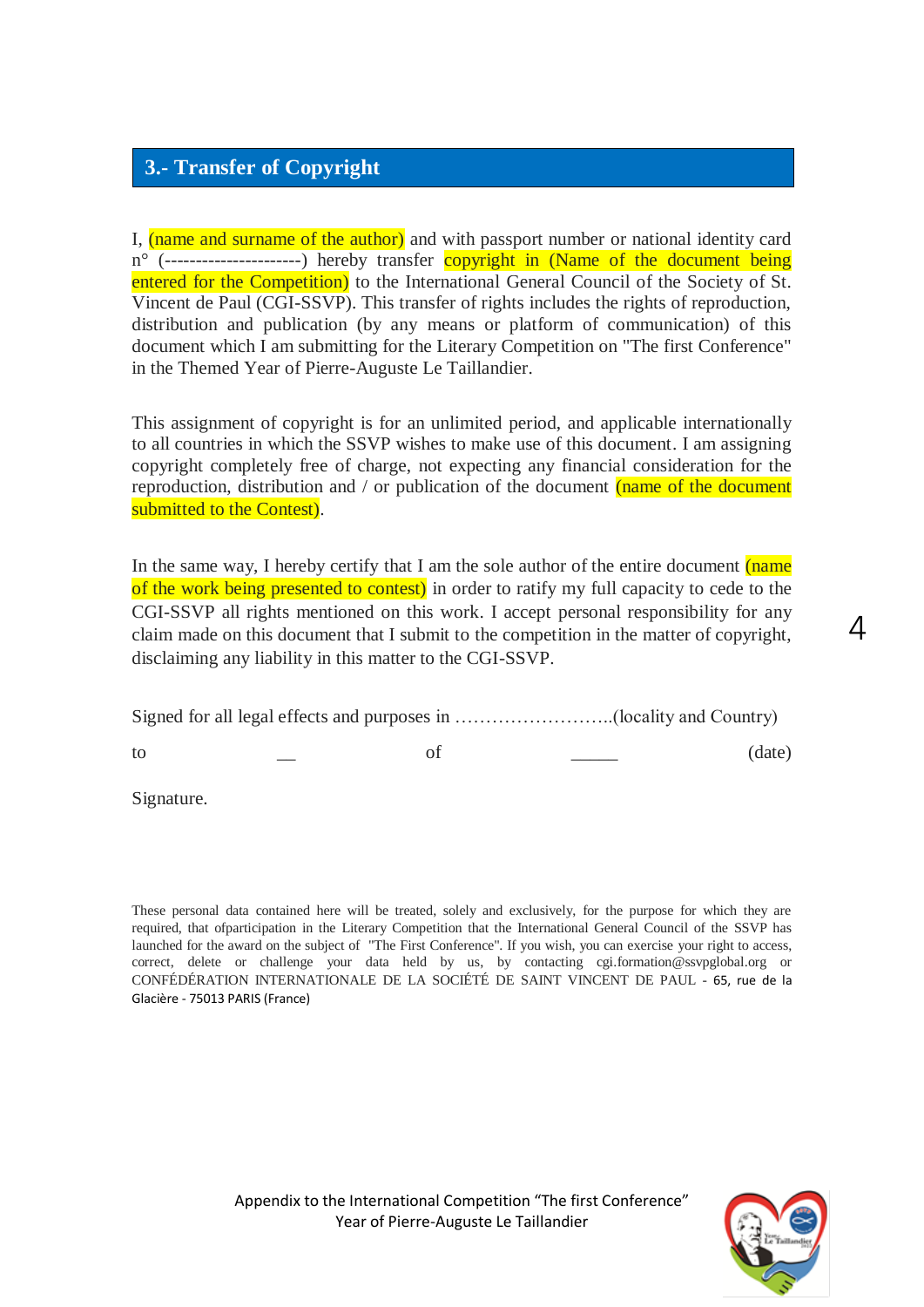# **4.- Index**

Title: Times New Roman 16

Chapters: Times New Roman 14

Epigraph: Times New Roman 12

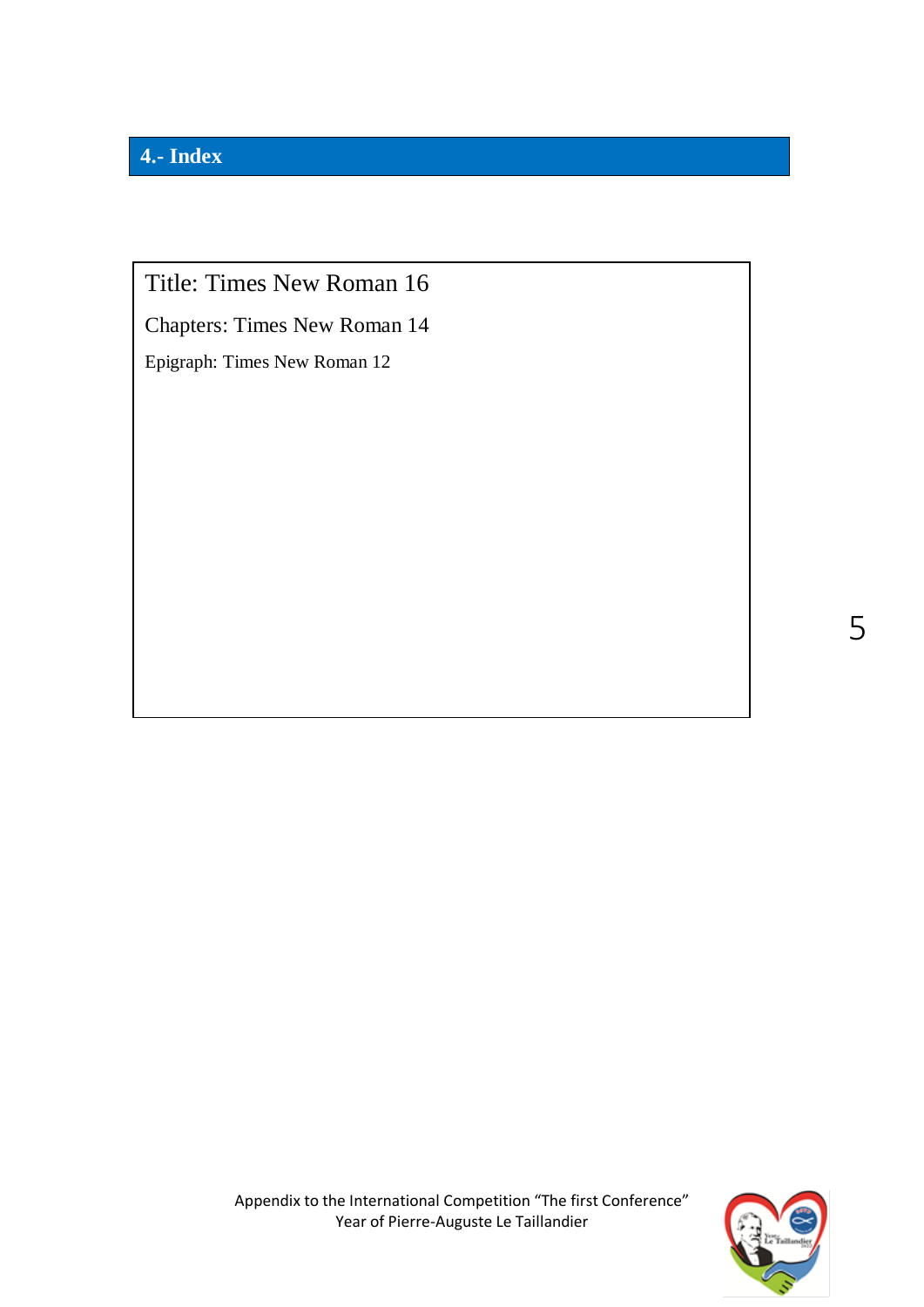## **1.- The personality of Pierre-Auguste Le Taillandier**

Example of paragraph of the document to be presented. (This text is in Times New Roman 12) and all the sentences and paragraphs of the document will use this format.

This will be the spacing that we will use. Single line spacing for the whole document except for the sub-sections in each section.

Lorem ipsum dolor sit amet, consectetuer adipiscing elit. Aenean commodo ligula eget dolor. Aenean massa. Cum sociis natoque penatibus et magnis dis parturient montes, nascetur ridiculus mus. Donec quam felis, ultricies nec, pellentesque eu, pretium quis, sem. Nulla consequat massa quis enim. Donec pede justo, fringilla vel, aliquet nec, vulputate eget, arcu. In enim justo, rhoncus ut, imperdiet a, venenatis vitae, justo.

### **2.- Nullam dictum felis eu pede mollis pretium. Integer tincidunt.**

Cras dapibus. Vivamus elementum semper nisi. Aenean vulputate eleifend tellus. Aenean leo ligula, porttitor eu, consequat vitae, eleifend ac, enim. Aliquam lorem ante, dapibus in, viverra quis, feugiat a, tellus. Phasellus viverra nulla ut metus varius laoreet. Quisque rutrum. Aenean imperdiet. Etiam ultricies nisi vel augue. Curabitur ullamcorper ultricies nisi. Nam eget dui. Etiam rhoncus. Maecenas tempus, tellus eget condimentum rhoncus, sem quam semper libero, sit amet adipiscing sem neque sed ipsum. Nam quam nunc, blandit vel, luctus pulvinar, hendrerit id, lorem. Maecenas nec odio et ante tincidunt tempus. Donec vitae sapien ut libero venenatis faucibus. Nullam quis ante. Etiam sit amet orci eget eros faucibus tincidunt. Duis leo. Sed fringilla mauris sit amet nibh. Donec sodales sagittis magna. Sed consequat, leo eget bibendum sodales, augue velit cursus nunc, …

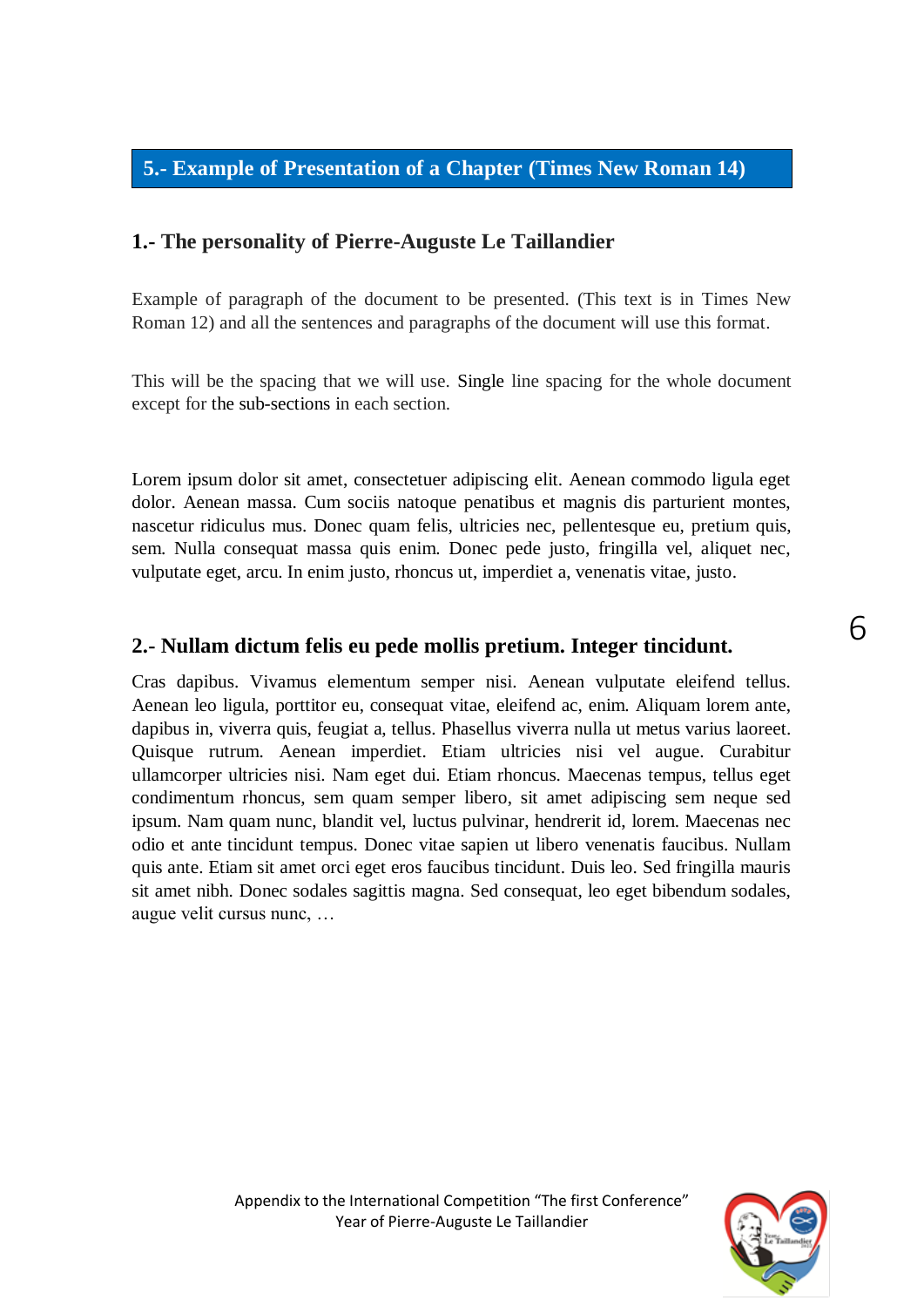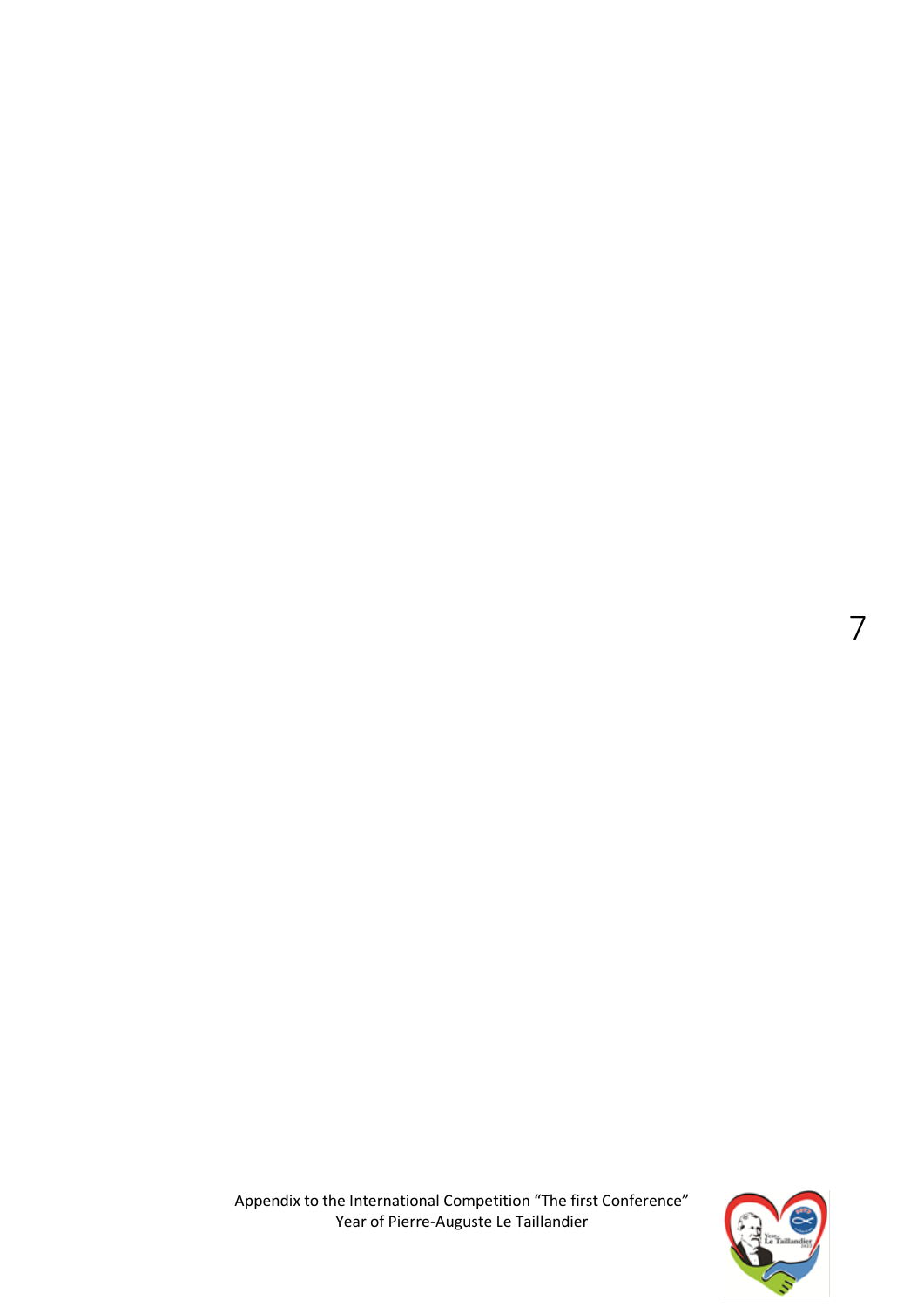

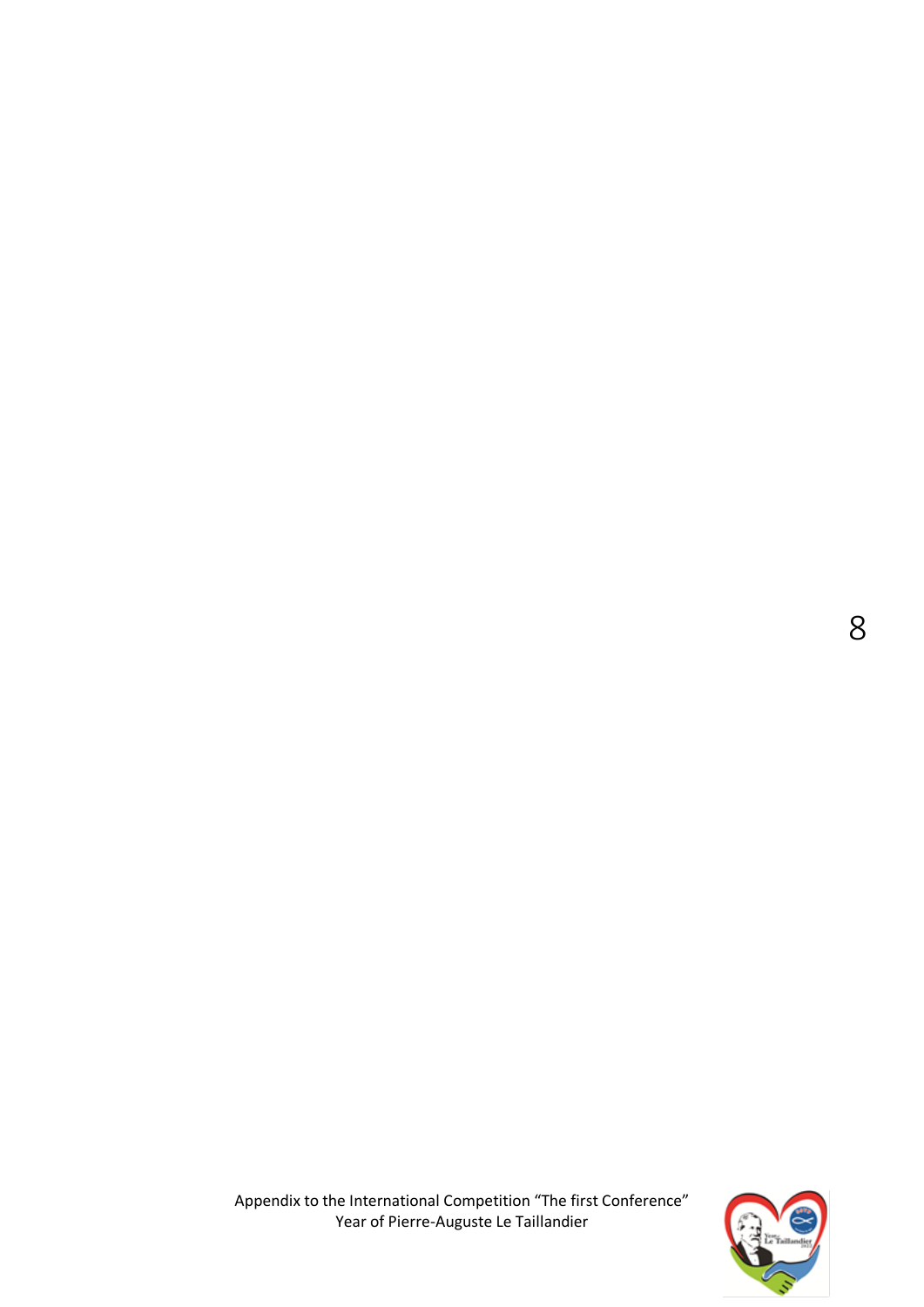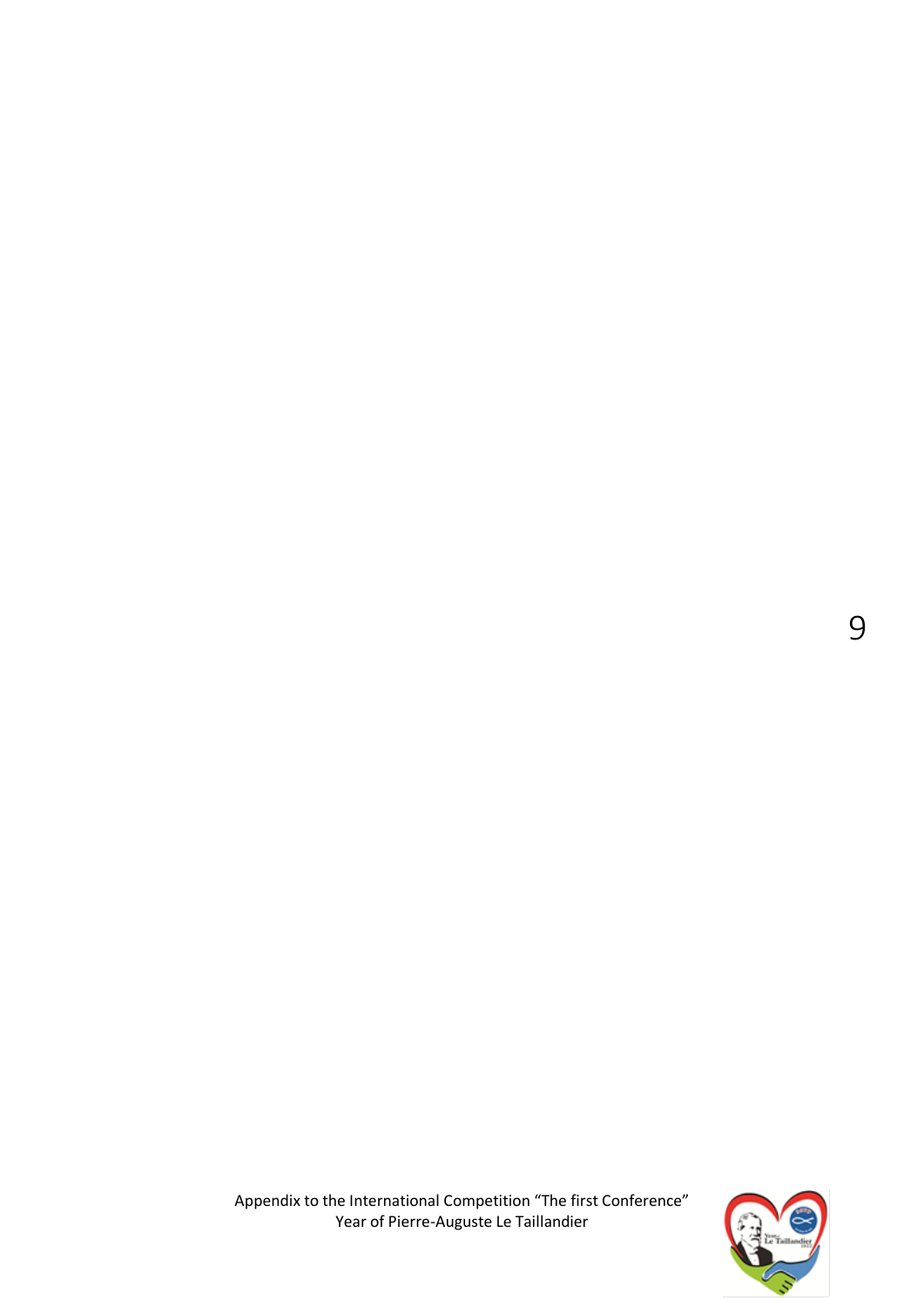

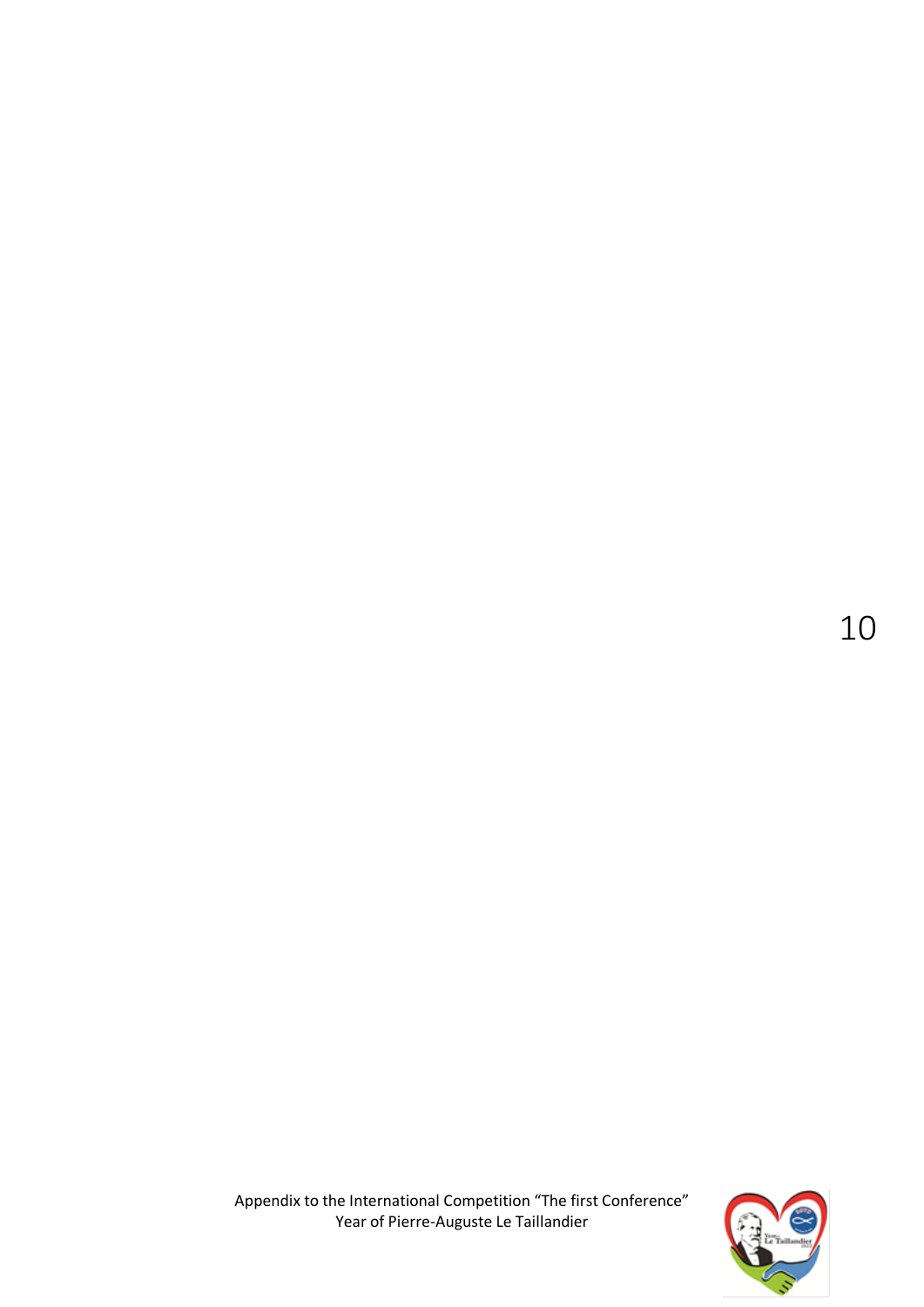

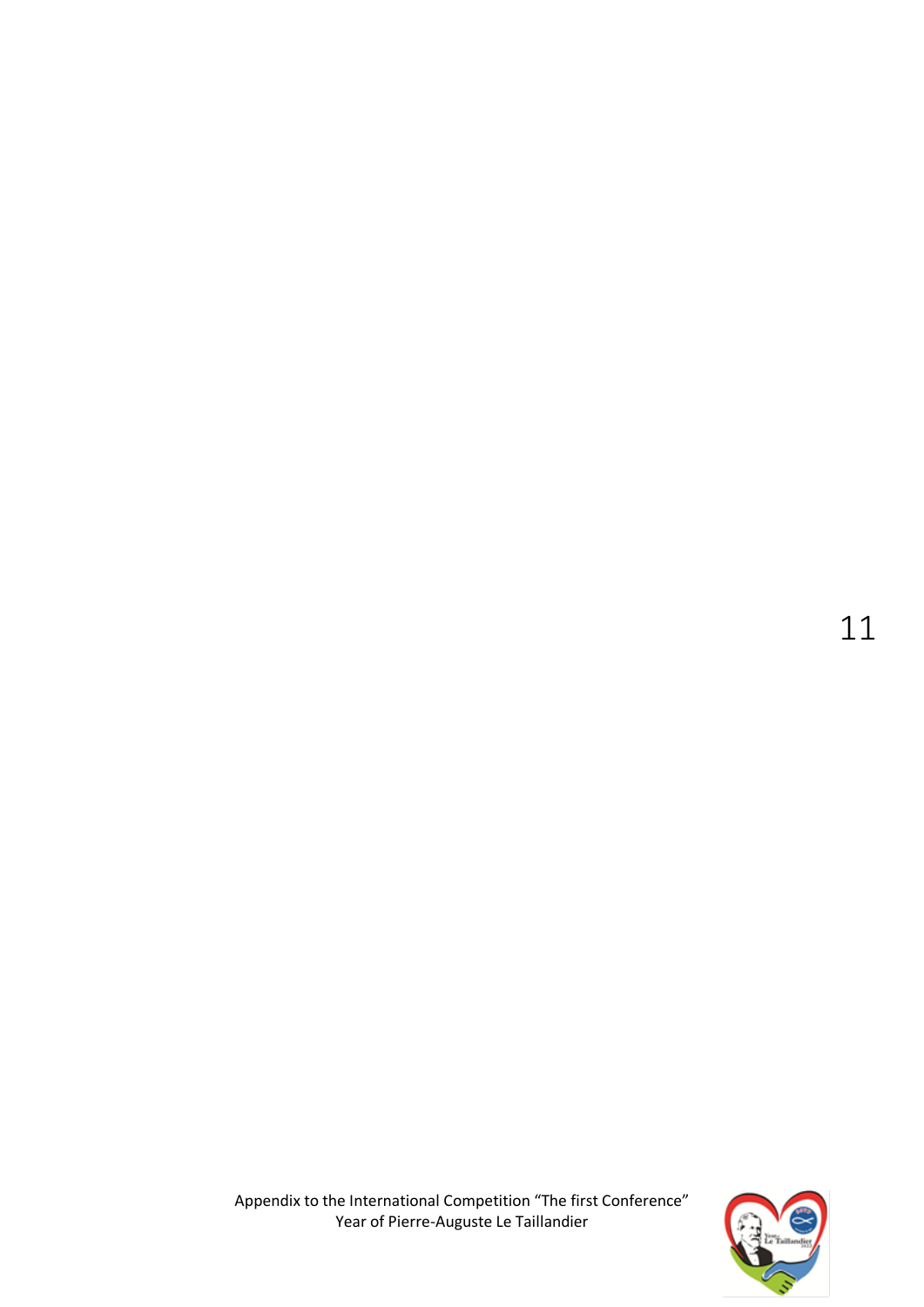

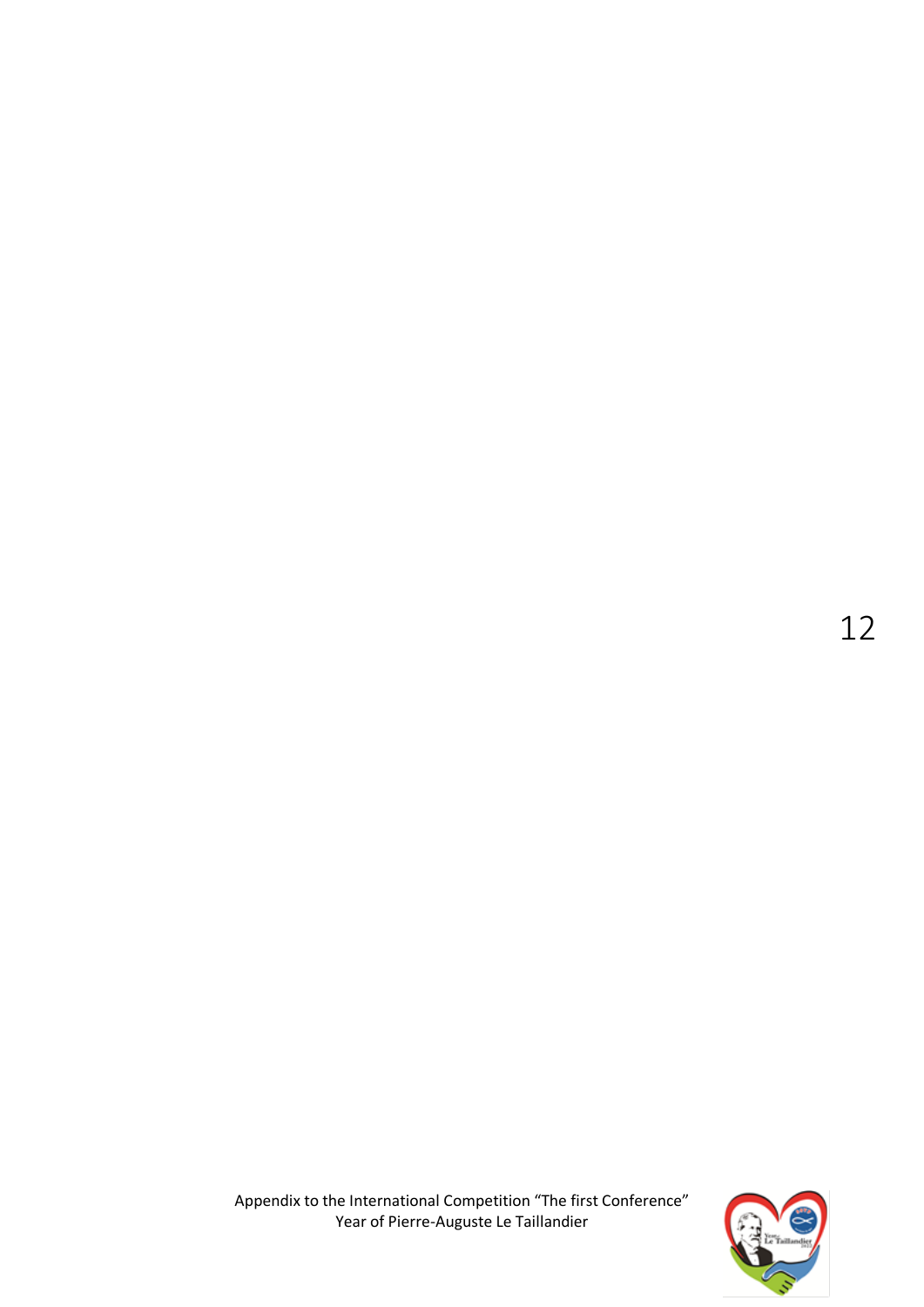

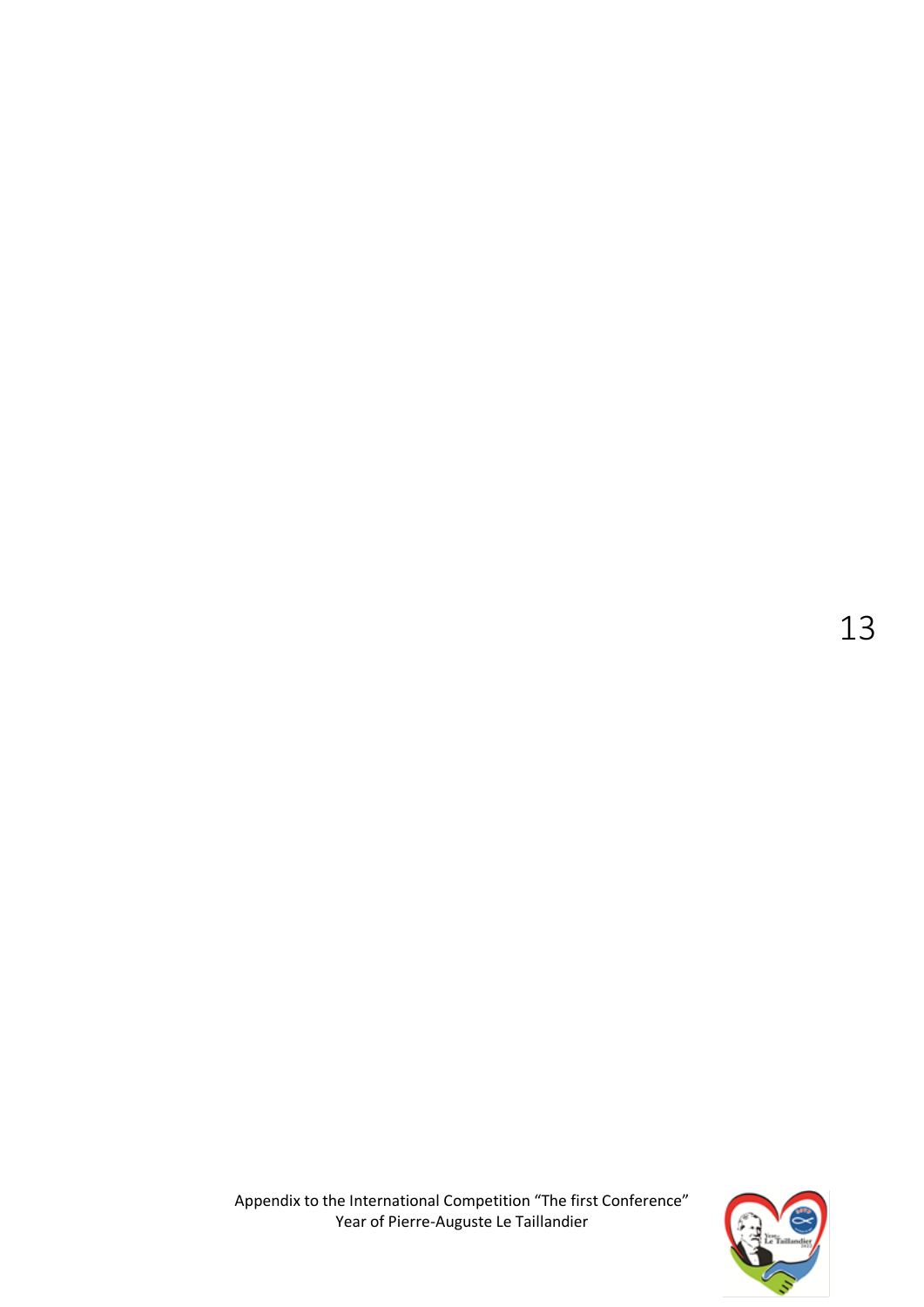

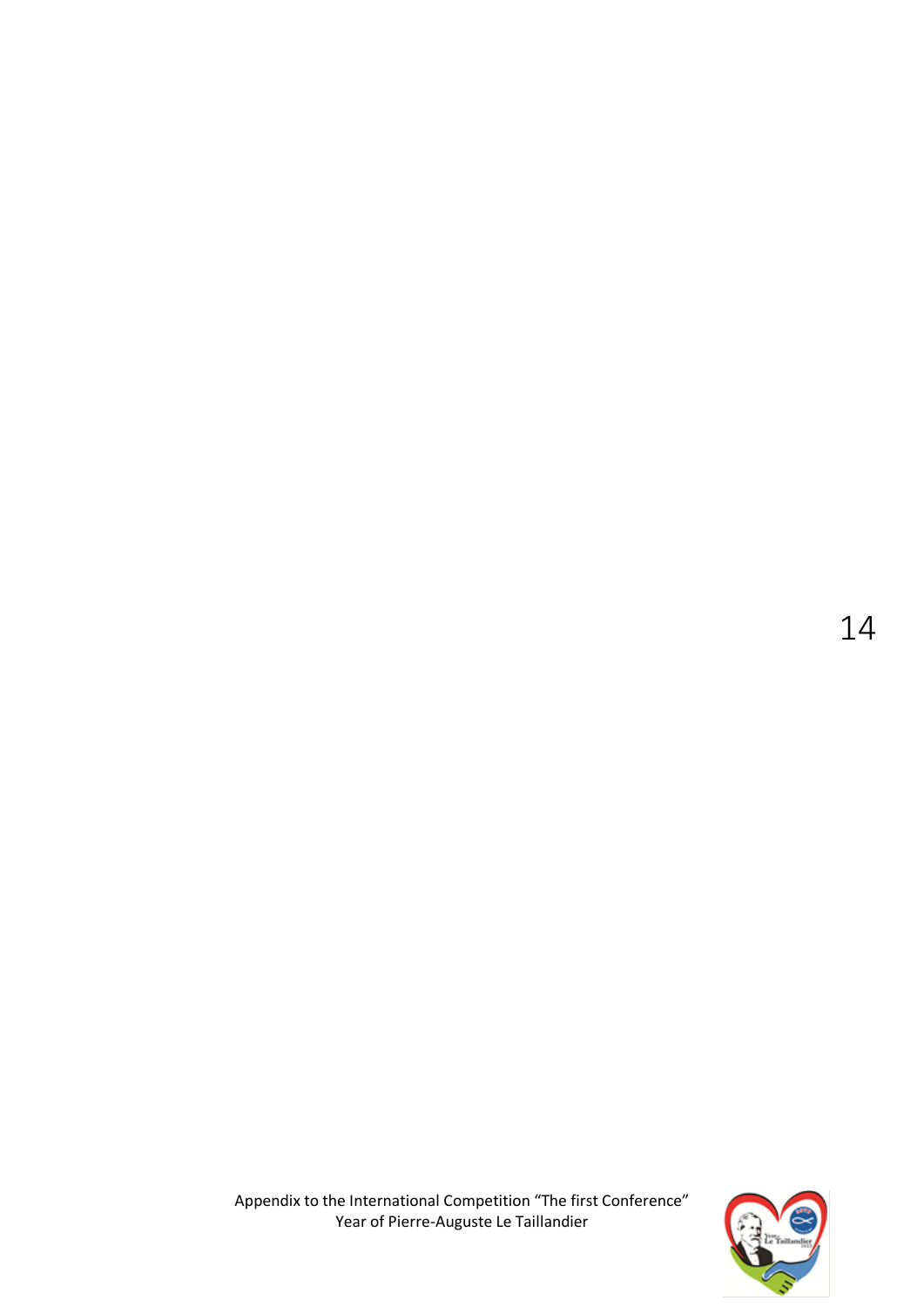

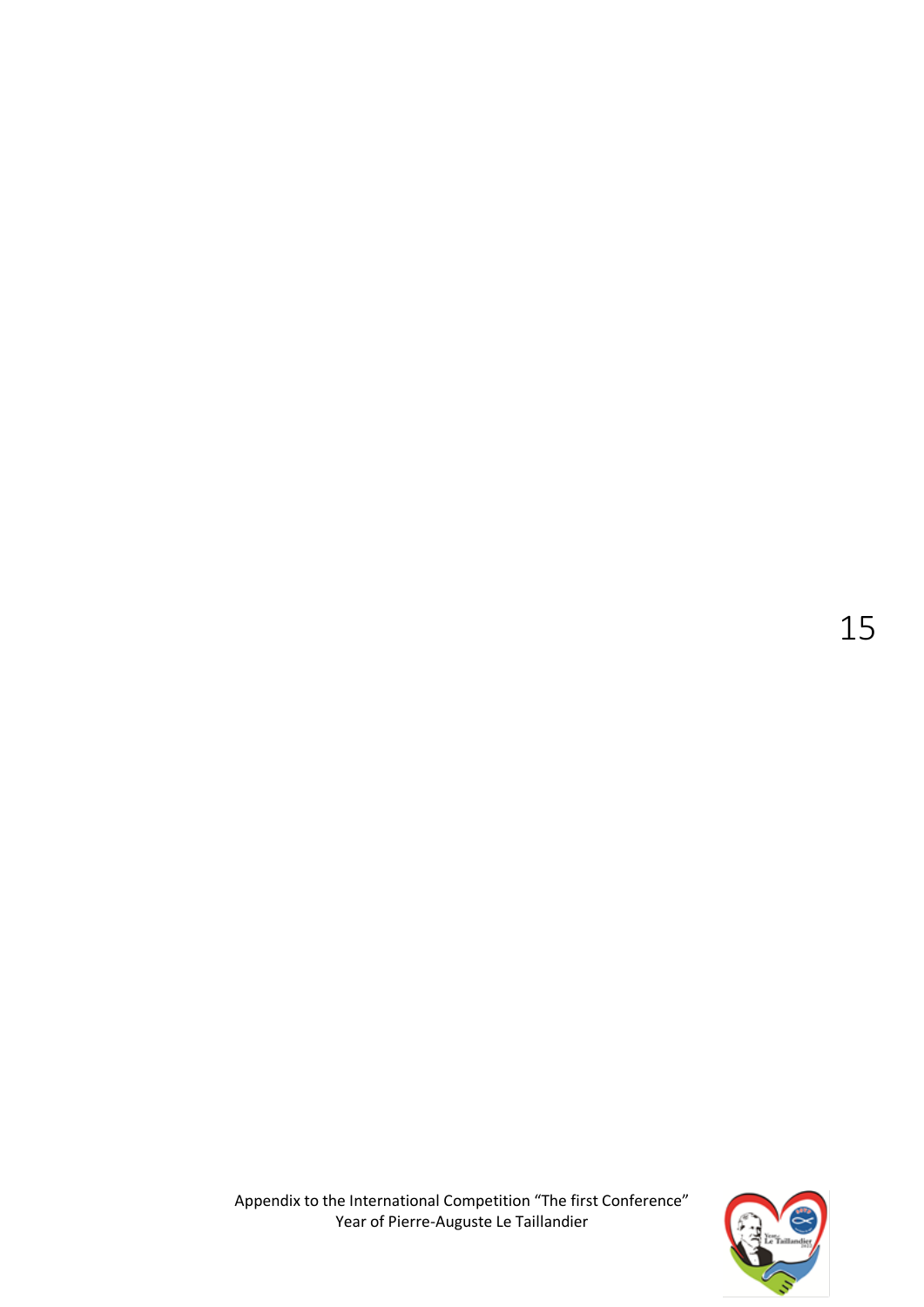

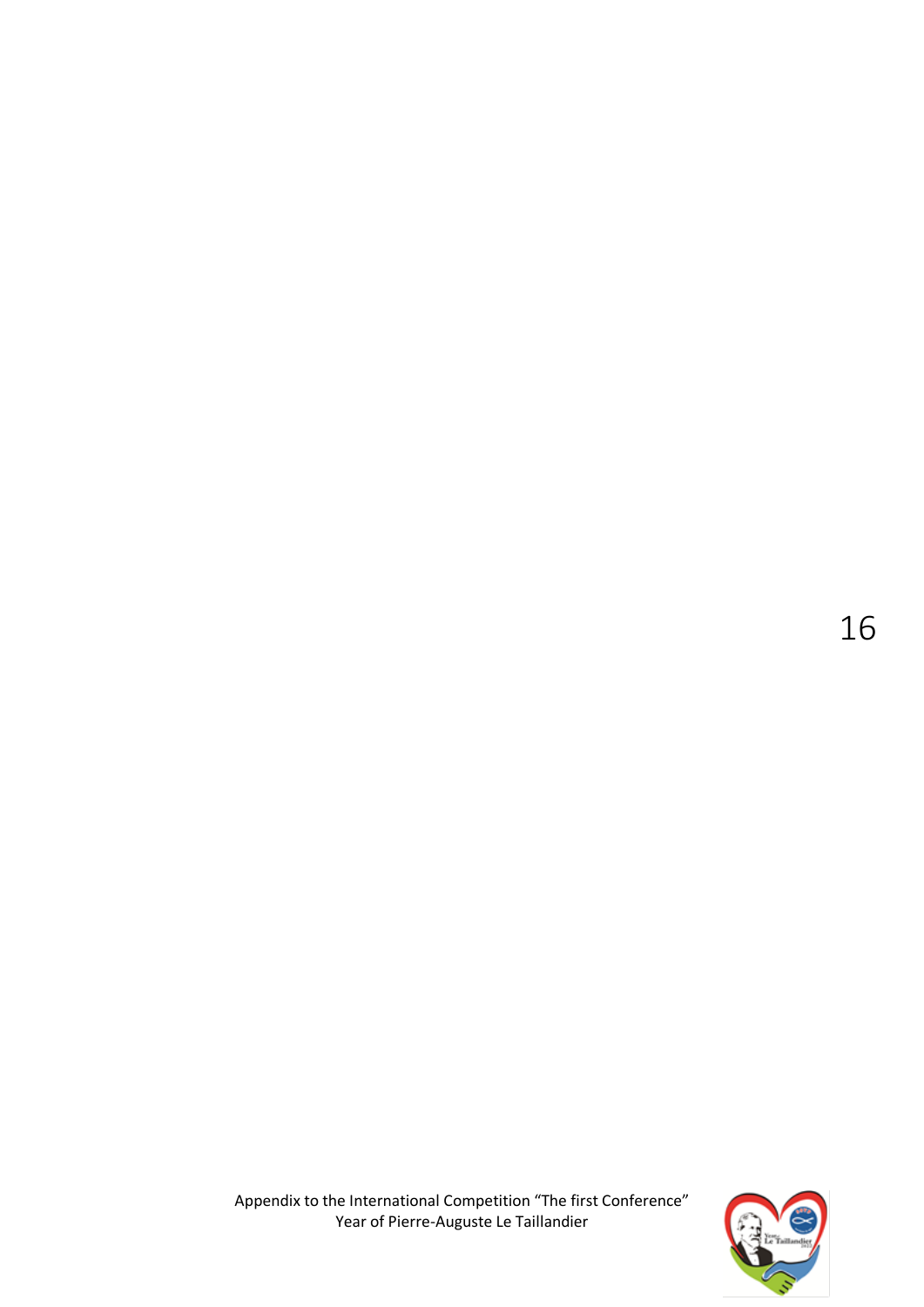

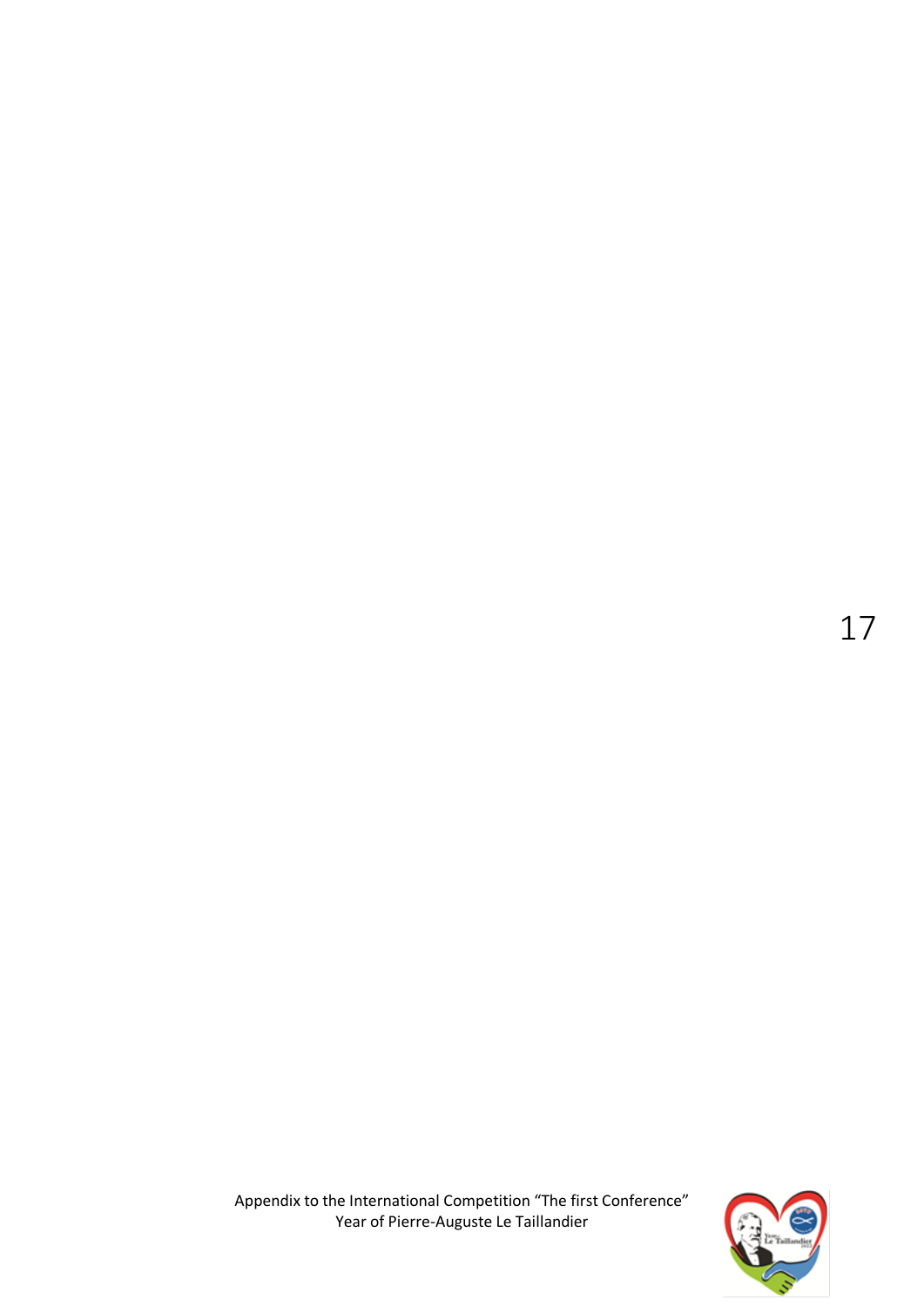

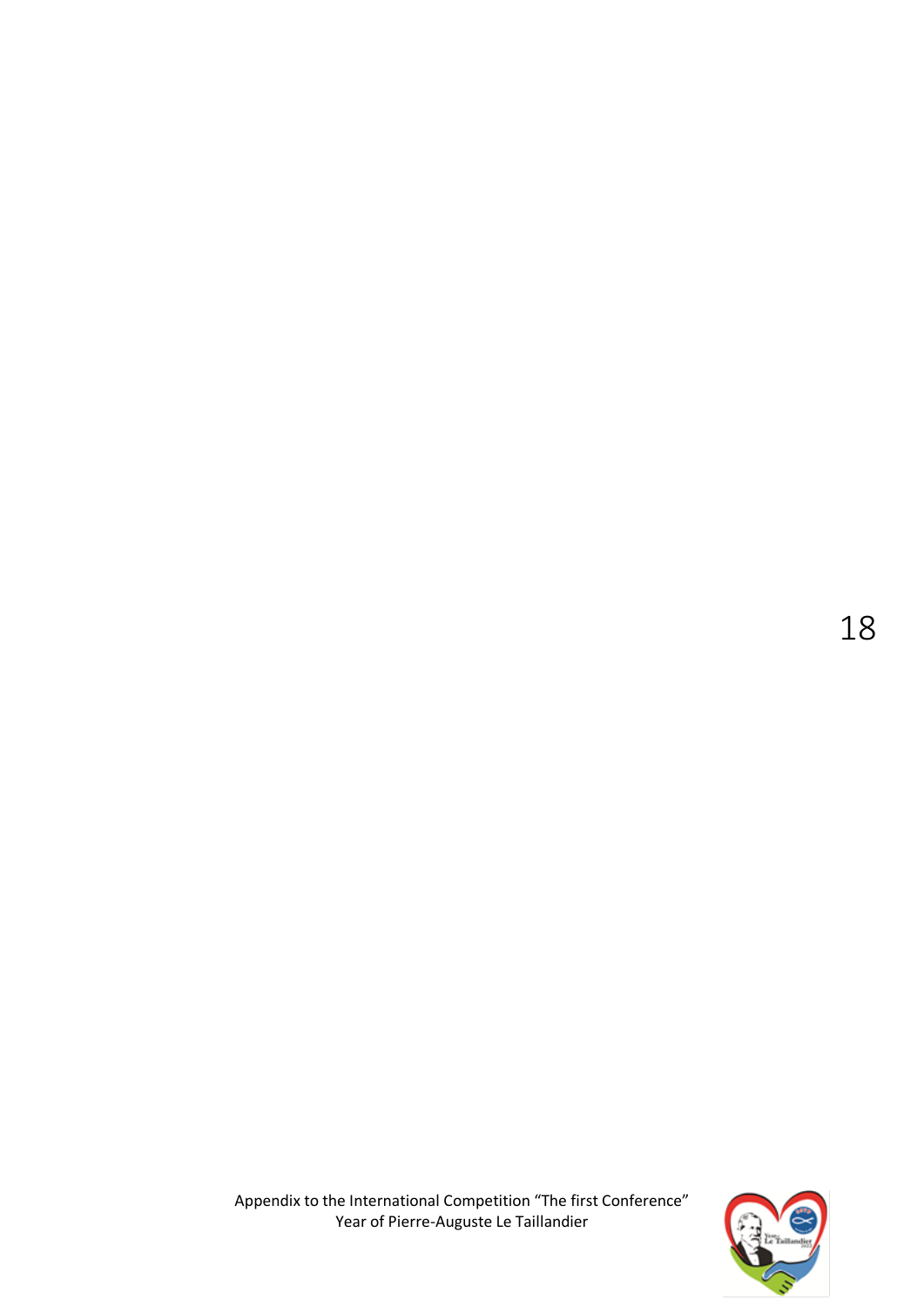